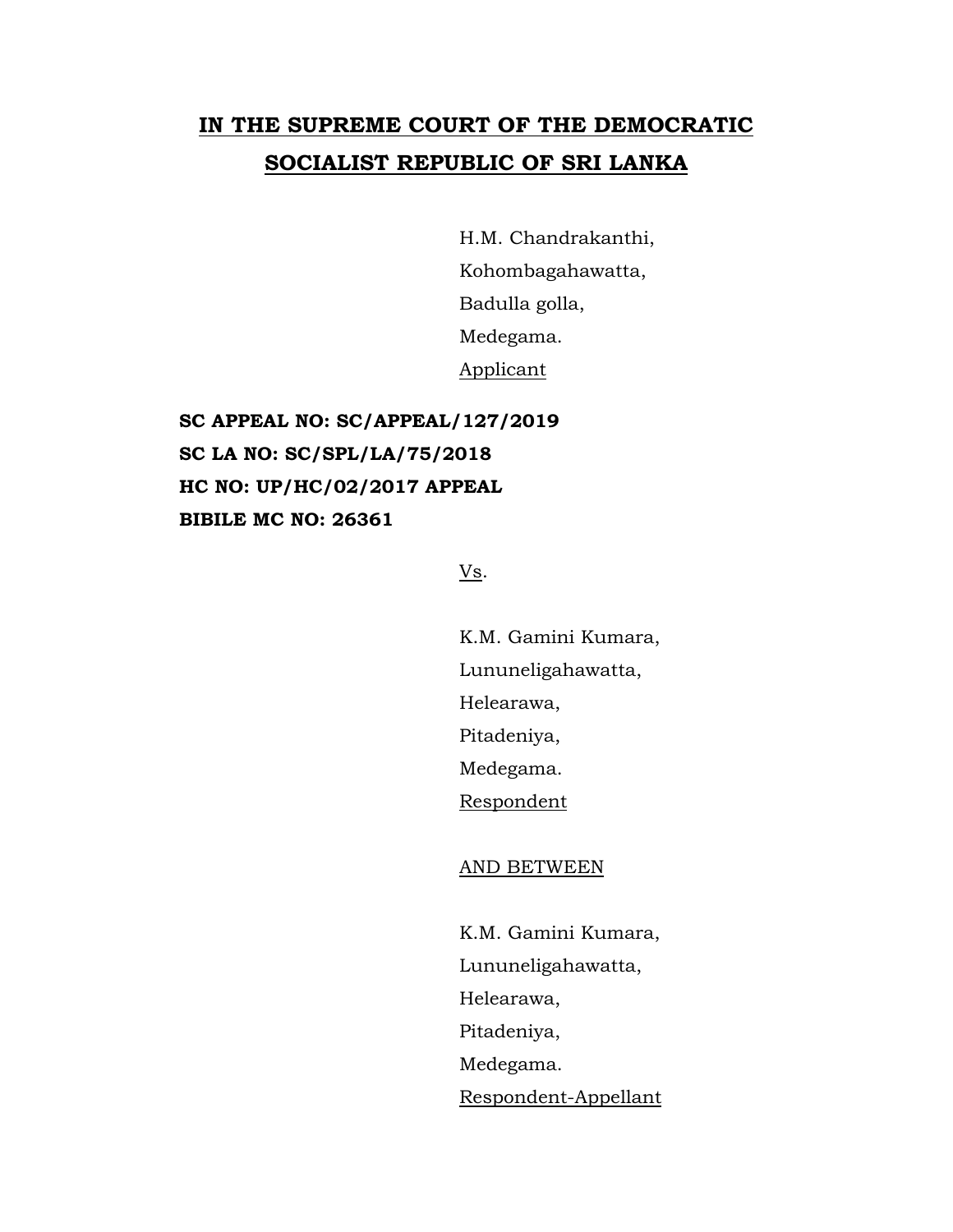2

Vs.

H.M. Chandrakanthi, Kohombagahawatta, Badulla golla, Medegama. Applicant-Respondent

AND NOW BETWEEN

H.M. Chandrakanthi, Kohombagahawatta, Badulla golla, Medegama. Applicant-Respondent-Appellant

 $Vs$ .

K.M. Gamini Kumara, Lununeligahawatta, Helearawa, Pitadeniya, Medegama. Respondent-Appellant-Respondent

Before: P. Padman Surasena, J. A.H.M.D. Nawaz, J. Mahinda Samayawardhena, J.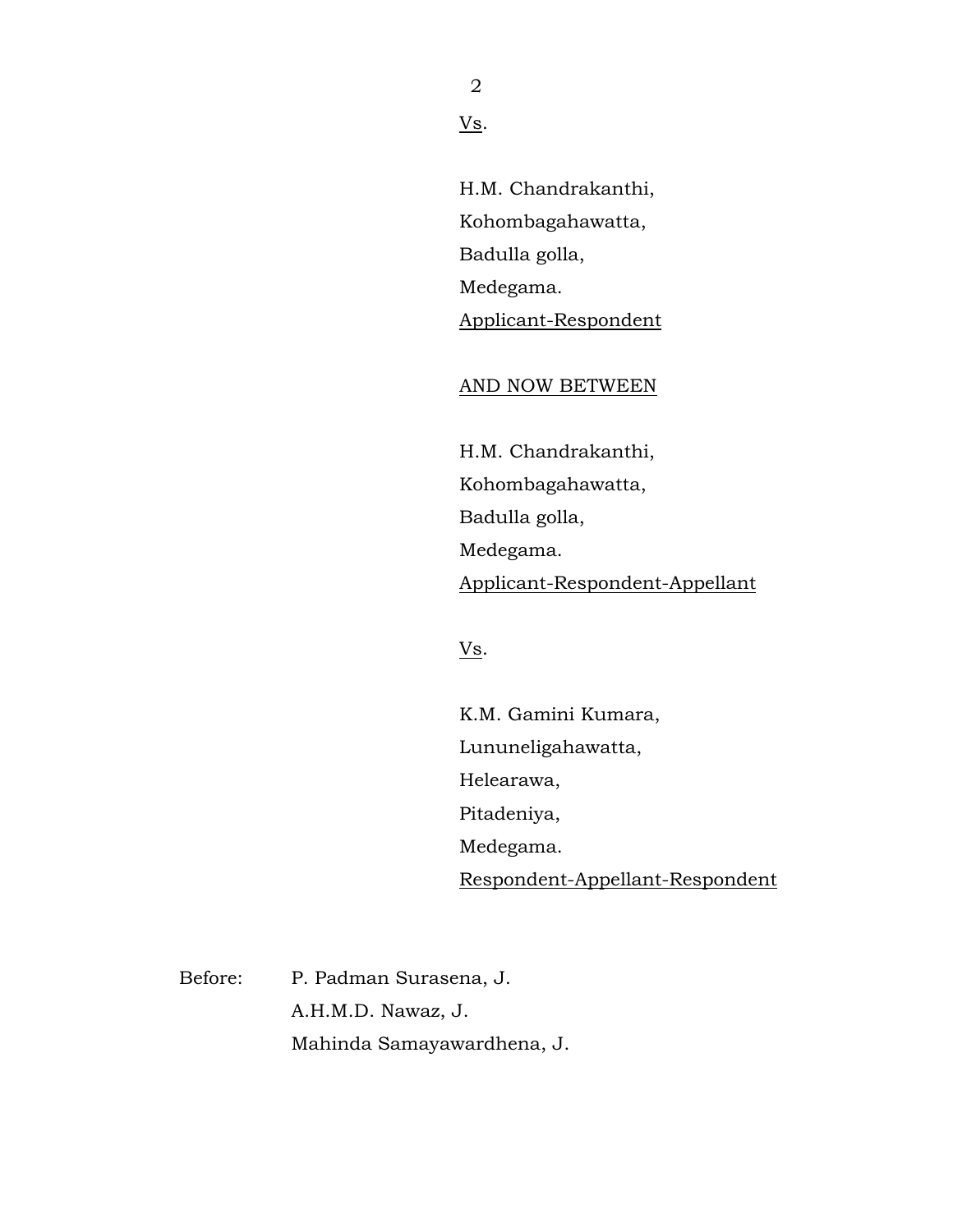Counsel: Nuwan Bopage with Chathura Weththasinghe for the Petitioner-Respondent-Appellant. Niroshan Mihindukulasuriya with Roshini Fernando for the Respondent-Appellant-Respondent. Argued on: 31.03.2021

Decided on: 20.05.2022

## Mahinda Samayawardhena, J.

The Applicant wife instituted these proceedings by application dated 25.08.2014 in the Magistrate's Court of Bibile seeking maintenance from the Respondent husband under section 2(1) of the Maintenance Act, No. 37 of 1999, on the basis that the Respondent expelled her from the matrimonial home around 9.00 p.m. on 30.07.2014 and refused to maintain her thereafter. The Applicant did not state the reason for this incident in her application. However, at the inquiry before the Magistrate's Court, it was revealed that the said incident took place due to adultery committed by her in the matrimonial home with a person named Guneris. The Respondent had found both of them together on that specific day. As seen from the inquiry notes V6 of the female Sub Inspector of the Medegama police station (which was not marked subject to proof), the Applicant and Guneris admitted at the inquiry that they had been continuing with an adulterous relationship for about four months leading up to the aforesaid incident. This is admissible evidence. *(Punchi Banda v. Seelawathie [1986] 2 Sri LR 414)*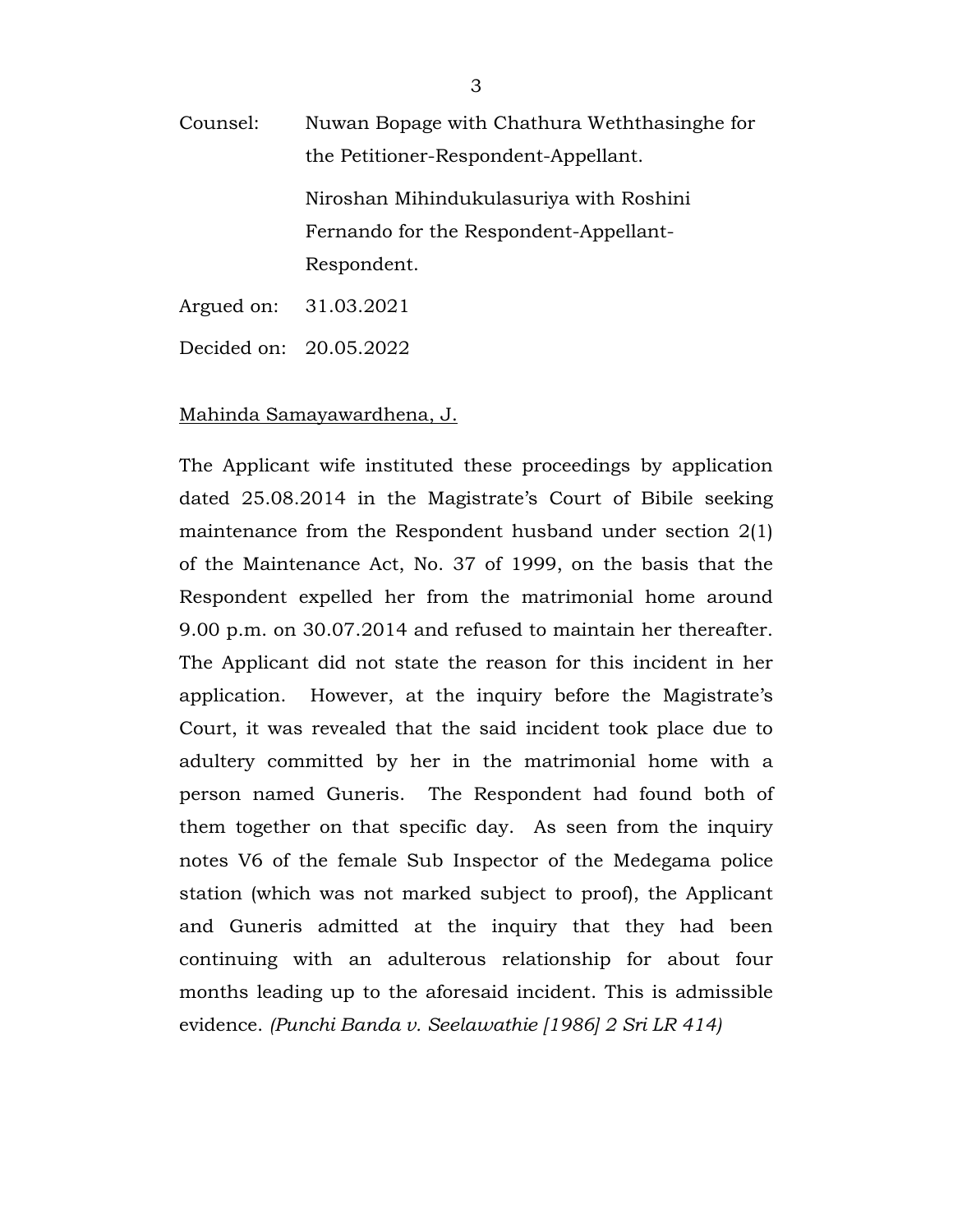After the inquiry into the Applicant's maintenance application, the learned Magistrate held that the allegation of adultery had not been proved to a high degree of proof. Hence, the Respondent was ordered to pay maintenance to the Applicant at a rate of Rs. 7,000 per month.

On appeal, the High Court set aside the order of the Magistrate's Court on the basis that the Applicant was living in adultery at the time of filing the maintenance application and was therefore disentitled to maintenance in terms of the proviso to section 2(1) of the Maintenance Act.

Section 2(1) of the Maintenance Act with the proviso reads as follows:

*2(1) Where any person having sufficient means, neglects or unreasonably refuses to maintain such person's spouse who is unable to maintain himself or herself, the Magistrate may, upon an application being made for maintenance, and upon proof of such neglect or unreasonable refusal order such person to make a monthly allowance for the maintenance of such spouse at such monthly rate as the Magistrate thinks fit having regard to the income of such person and the means and circumstances of such spouse:*

*Provided however, that no such order shall be made if the Applicant spouse is living in adultery or both the spouses are living separately by mutual consent.*

Being dissatisfied with the Judgment of the High Court, the Applicant has now come before this Court on the basis that the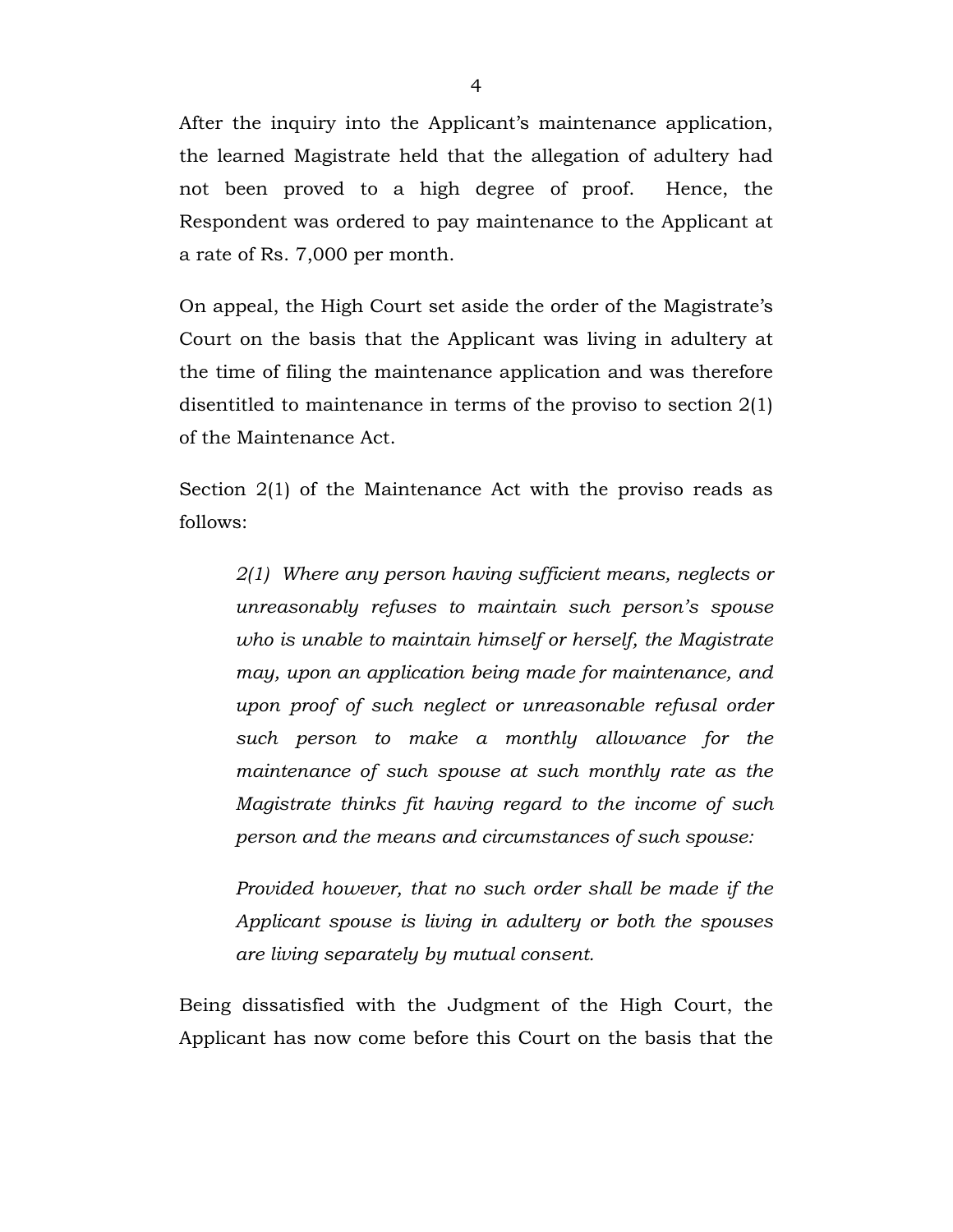High Court misdirected itself in its interpretation of "living in adultery" contained in the proviso to section 2(1) of the Maintenance Act. This is the question of law upon which leave to appeal was granted by this Court.

Learned counsel for the Applicant does not canvass the finding of the High Court that the Applicant committed adultery with Guneris on 30.07.2014 and for approximately four months before the said date (as admitted at the police inquiry). His argument is that, even assuming this is correct, the Applicant is not disqualified from claiming maintenance from the Respondent as there is no evidence that she was "living in adultery" (as opposed to "committing adultery") at the time of filing the application, as contemplated in the proviso to section 2(1) of the Maintenance Act.

*Black's Law Dictionary* (11th Edition) at page 64 defines adultery as *"*voluntary sexual intercourse between a married person and someone other than the person's spouse." The proof of "living in adultery" does not mean proving the act of sexual intercourse by direct evidence.

I am sensitive to the fact that the proviso to section 2(1) states: "no such order shall be made if the Applicant spouse is living in adultery". It does not state: "no such order shall be made if the Applicant spouse committed adultery". It states "is living in adultery", not "was living in adultery" or "had been living in adultery". It means the Applicant at the time of making the application was cohabiting with a person other than his or her spouse or "living a life of promiscuous immorality" as a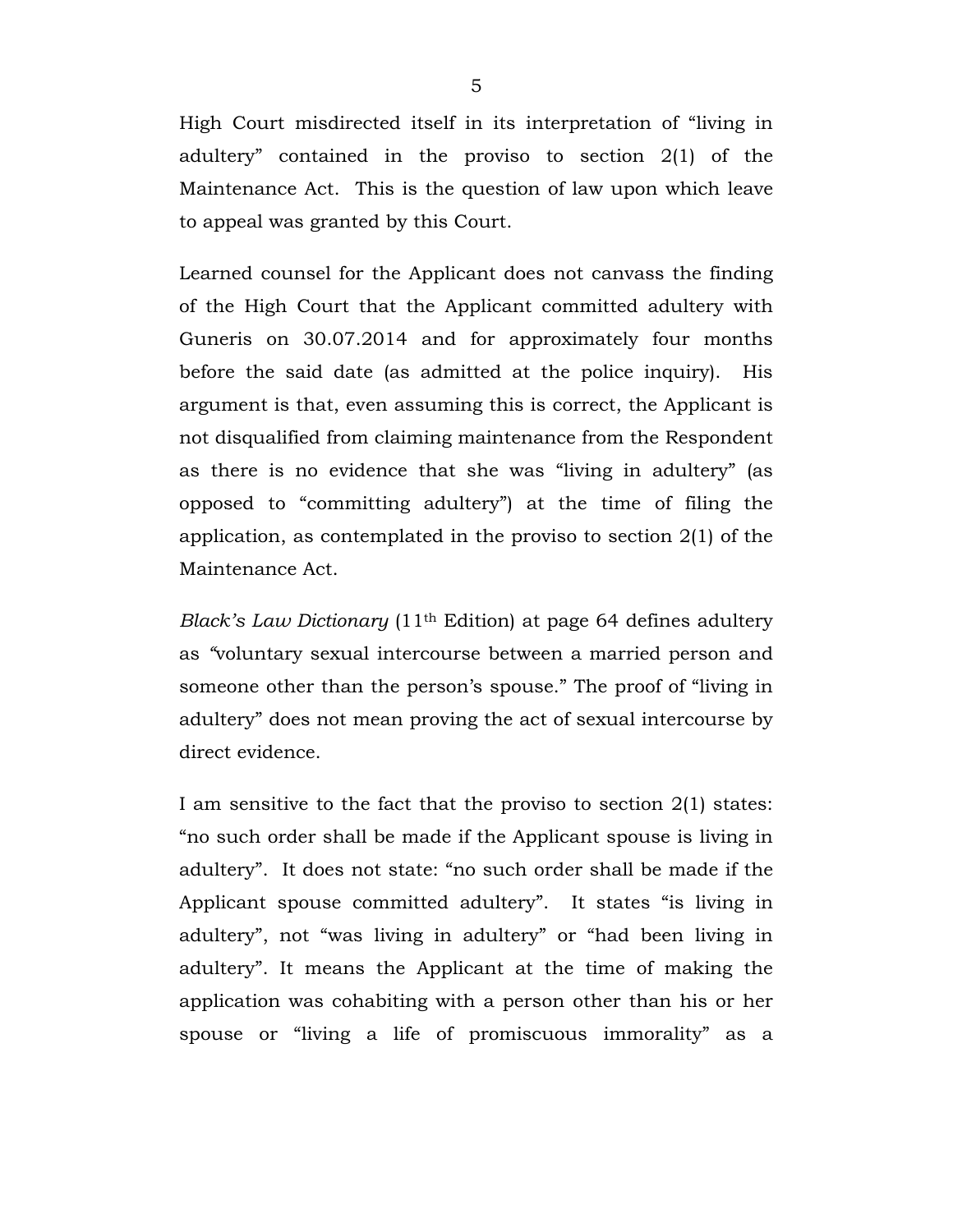continuing act, as distinguished from one or two lapses of virtue. *Vide Wijeysinghe v. Josi Nona (1936) 38 NLR 375, Pushpawathy v. Santhirasegarampillai (1971) 75 NLR 353.*

However, in order to prove "living in adultery", the Respondent spouse need not prove that the Applicant was living in adultery on the date of filing the application. The words "living in adultery" means the Applicant shall be living in adultery at or about the time of filing the application. No rule of thumb can be laid down in deciding what constitutes "at or about the time". It shall be decided on the unique facts and circumstances of each individual case.

In the instant case, the Applicant was found with Guneris at about 8.00 p.m. on 30.07.2014 in the matrimonial home. At the police inquiry held on the following day, it was admitted that they had been continuing with the adulterous relationship for about four months before this incident. Thereafter, the Applicant filed the application seeking maintenance on 25.08.2014 – less than one month after the incident. In my view, the Applicant was living in adultery at or about the time of filing the application for maintenance.

The facts in *Weerasinghe v. Renuka [2016] 1 Sri LR 57* – the Judgment heavily relied on by learned counsel for the Applicant – are distinguishable. In the said case, the Applicant wife filed a maintenance case against the Respondent husband after the latter left the matrimonial home. The Respondent refused to pay maintenance on the basis that there had been previous incidents of adultery committed by the Applicant with her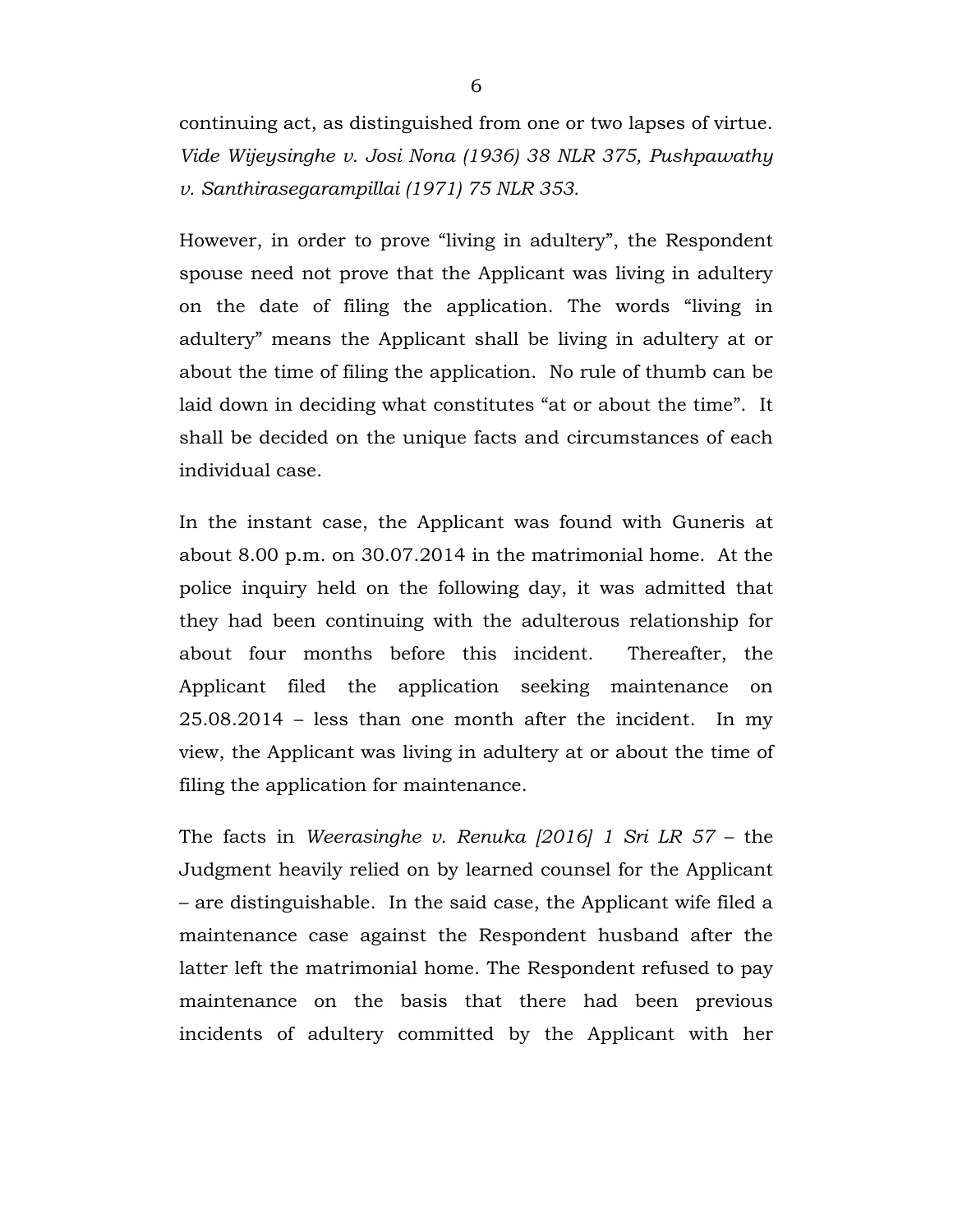brother-in-law. The Magistrate's Court held with the Respondent but the High Court set aside the order. On appeal, this Court held that the said incidents of adulterous conduct on the part of the Applicant with her brother-in-law had taken place "long before the separation of the parties", and the parties had been living together after the said incidents until they later separated over a "minor incident" unrelated to adultery, and therefore the Applicant was not living in adultery "at or about the time the application [was] made". The facts in the instant case are different.

The Court shall be able to depart from the plain meaning of statutory text when its literal application would lead to absurdity. If "living in adultery" is strictly interpreted to mean that the Applicant shall be living in adultery on the date of or at the time of filing the application, an astute Applicant living in adultery can temporarily cease such adulterous cohabitation in order to bring his or her application within the ambit of section 2 of the Maintenance Act. This could never have been the intention of the legislature. Proximity in time between living in adultery and filing a maintenance application is a question of fact. Each case shall be treated independently.

In the instant case, the High Court has not misdirected itself in its interpretation of "living in adultery" in the proviso to section 2(1) of the Maintenance Act. Hence I answer the question of law on which leave to appeal was granted against the Applicant.

I affirm the Judgment of the High Court and dismiss the appeal but without costs.